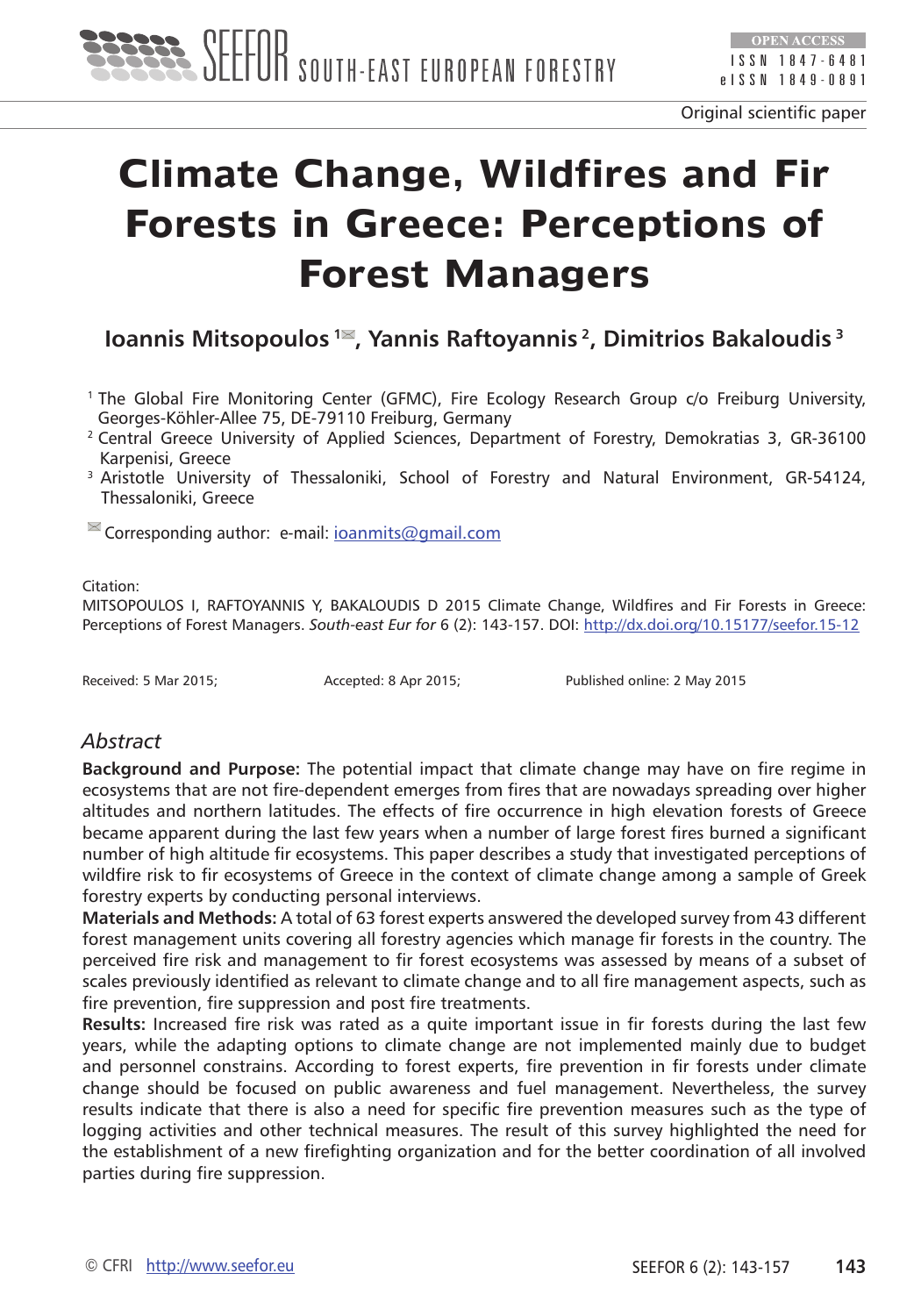**Conclusions:** The findings of the current study can be critically important in determining how forest fire management considerations are incorporated into forest management plans and policies under climate change.

**Keywords:** climate change, fir forests, fire management, Greece, survey, wildfires

#### **INTRODUCTION**

Changes in climate, environment and management are altering the world's ecosystems. Forests are of particular importance in this context due to the significant economic, ecological and cultural services they provide. Forests are therefore a public concern, and projecting the development of forests under changing environmental and societal conditions is crucial for developing sustainable forest management strategies [1, 2].

Recent climate models predict that the most likely evolution of Mediterranean basin is towards a hotter and drier climate, with a significant increase in fire hazard and occurrence. Greece is considered a "hot spot", not only because of its high sensitivity to changes in recent decades, such as the processes of rural depopulation, land abandonment and the reduction of traditional forest use, but also for the predicted climate change [3, 4]. According to recent climatic data [5, 6], increased heat waves events, when combined with droughts, can result in large and severe forest fires [7, 8]. Climate projections for 2070–2100 confirm a significant increase of fire potential for Europe, an enlargement of fire prone areas and a lengthening of fire season [9].

Fire statistics show a significant increase in both the number of wildfires and the area burned in Greece. The number of fires doubled and the area burned tripled during the last few years (mainly after 1990) and several reasons have been speculated for this augmentation in wildfire activity, such as the changes in population activities, socioeconomic conditions, land use, fuel accumulation, drought frequency and duration [10]. The increase of the burned area demonstrates that the last few years' wildfires occurred in a more severe mode in terms of fire behavior parameters, such as fire size, fire rate of spread and fireline intensity, thus creating major difficulties in fire suppression efficiency [11]. Additionally, increased concern has been raised on issues related to the potential impact that climate change may have on the fire regime in ecosystems that are not fire-dependent [12, 13]. The evidence for this emerges from fires that are nowadays spreading over higher altitudes and northern latitudes. In these environments, forest ecosystems are not resilient to fire, since they have not been evolutionary exposed to its frequent action [14]. Dimitrakopoulos *et al.* [15] reported a statistically significant increase in the mean annual number of fires and the burned area in the relatively more humid and colder regions of Greece during the last few years. Additionally, laboratory studies revealed that fire-stricken low elevation forest species do not demonstrate higher flammability traits than the high elevation non fire-stricken species, and that the main factor of increased fire occurrence in high elevation Mediterranean forests could be attributed to climate change [16].

One of the most important forest species in high elevation forests of Greece is fir (*Abies*  taxa) Among the fir forests occurring in the Mediterranean Basin, the endemic to Greece *Abies cephalonica* Loudon (Greek fir) can be found at medium and high altitude mountains of the continental Greece and in the islands of Cephalonia, Peloponnesos and Eubea. On the Greek mainland, the hybrid species of *Abiesborisii-regis* Mattf. occur, while at the northern range limit, the hybrid populations mostly resemble *Abies alba* Mill. and grow together with individuals of this species, while at the southern range limit they mostly resemble *Abies cephalonica* [17]. The total forest area for both *Abies cephalonica* and *Abies-borisii-regis* is estimated at almost 200,000 ha [18]. According to the European Forest Types classification scheme [19], these forests are included in category 6.10.6 'Mediterranean and Anatolian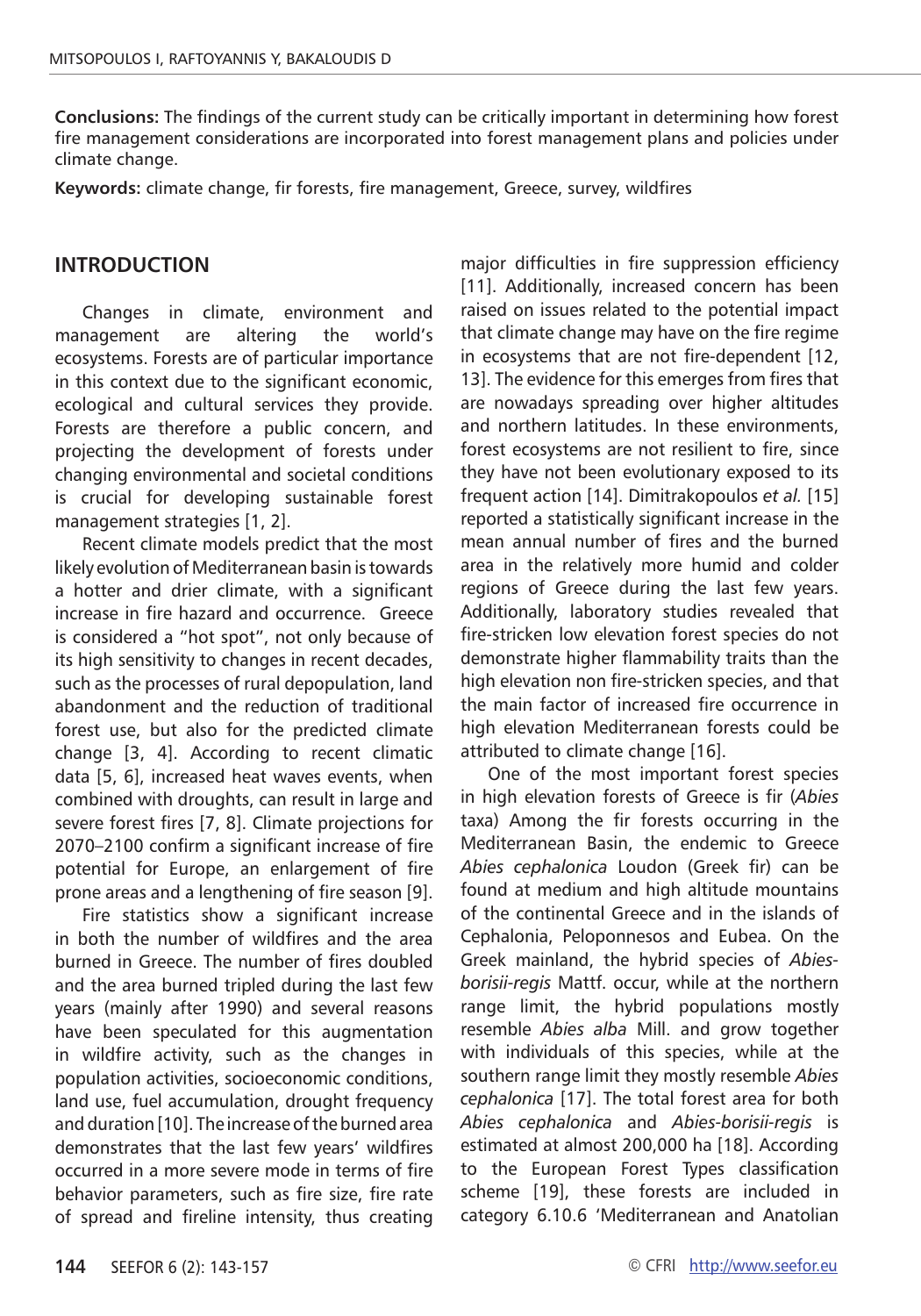fir forest'. Figure 1 shows the spatial distribution of fir forests in Greece. Overall, fir dominated forests feature a comparatively low fire danger, since they mostly occur in areas with moderate to high rainfall. The high air relative humidity, along with the rather dense closure of fir stands which intercept radiation, results in relatively high moisture contents of surface fuels. This makes fire ignition and spread less severe and intense. However, there is some evidence that, under certain conditions, fir forests could became susceptible to intense fires. A prolonged drought period may be a prerequisite for such fires in fir forests. In contrast to broad-leaved and pine forests, where self-pruning is common, little branch-pruning occur in fir stands. Thus, there is a substantial ladder fuel from the forest floor to the tree crown, which increases the probability of crowning should a fire occur [20].

The effects of fire occurrence in high elevation forests of Greece became apparent in 2007 when more than 270,000 ha were totally burned and a large number of high altitude forest ecosystems were affected. A large fire on Parnitha Mountain, on the outskirts of the Athens urban area, destroyed approximately 2,180 ha of fir forest. During the same year, a fire in Tayetos Mountain burned 4,500 ha of Greek fir and Black pine forests [21]. Greek fir is vulnerable to fire since it does not produce serotinous cones and does not maintain a canopy seed bank when summer wildfires occur [22, 23].

Several studies which analyze forest and land managers' perspectives regarding the climate change risk in forest ecosystems exist [24-27]. However, knowledge on adaptive forest fire management under climate change is lacking



**FIGURE 1.** Geographical distribution of fir forests in Greece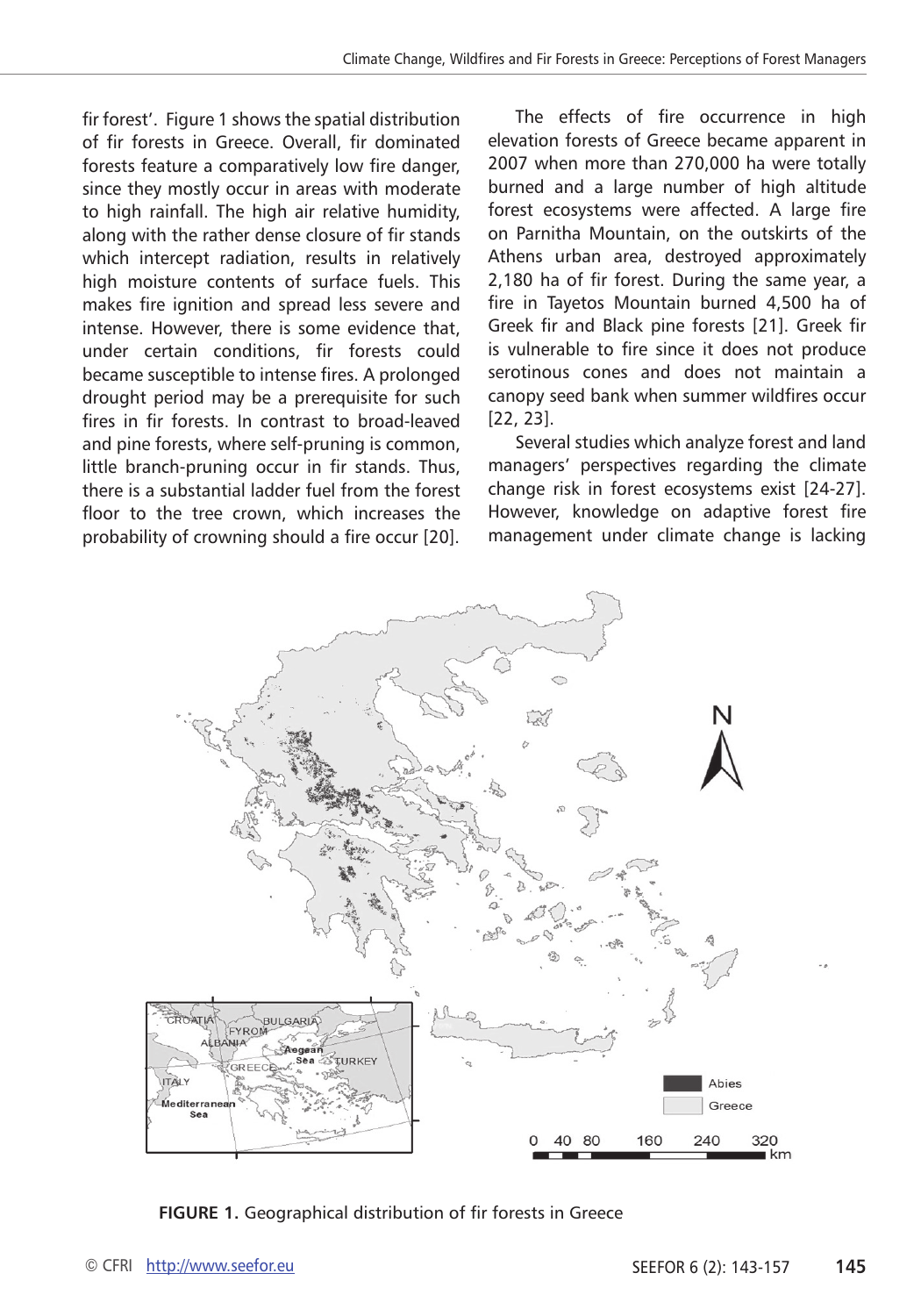and/or is limited only to Mediterranean forest ecosystems [28]. Forest managers play a critical role in the adaptive capacity of forests to factors such as climate change and wildfire risk, since they are employed by key forest decision-making agencies. Consequently, their perceptions may be critically important in determining how forest fire management considerations are incorporated into forest management plans and policies under climate change. Documenting the perspectives of forest experts could therefore provide useful insights into the state of knowledge and practice on climate adaptation on fires within fir forest ecosystems [29, 30].

The main objective of the current study is to present the results of a survey regarding the perceptions of forest managers in Greece about fire management needs and adaptation in fir forests under a changing climate.

#### **MATERIALS AND METHODS**

The respondents for this study were Greek forest managers employed in public forest management agencies. Therefore, the respondents represent people with an aboveaverage interest in climate change and an excellent understanding in wildfire risk and its potential implication for fir forest ecosystems. The perceived fire risk and management to fir forest ecosystems was assessed by means of a subset of scales previously identified as relevant to climate change and fire management.

The questionnaire consisted of four parts:

- Part A: Current status, knowledge gaps and needs (8 items)
- Part B: Fire prevention in fir forests under climate change (6 items)
- Part C: Fire suppression in fir forests under climate change (1 item)
- Part D: Post fire restoration and rehabilitation of fir forests under climate change (3 items).

The questionnaire was answered by conducting personal interviews and by visiting all forest authorities which manage fir forests in Greece. Respondents were asked to rate the importance of each of the adaptation options of forest fire management in fir forests under a changing environment, using a scale from 1 to 5 (1=not important; 2=not so important; 3=important; 4=very important; 5=most important). The duration of the interviews varied from 30΄ to 1 h due to the flexibility of the survey and the effort made to deepen the understanding of personal views. In total, 63 forest experts answered the questionnaire from 43 different forest management units. The mean with its standard deviation (SD) and the coefficient of variation (CV) were calculated and presented.

## **RESULTS AND DISCUSSION**

#### **Current Status, Knowledge Gaps and Needs**

In the beginning, the respondents were asked questions aimed at establishing their general attitudes and beliefs about climate change (Table 1). The responses to the attitudinal questions revealed that most of the respondents agreed that climate change which has already affected or may affect fir forests in the near future, is already happening and that climate change is a serious or a very serious problem. The respondents were also asked to report how well-informed they were about climate change. They claimed to be either moderately or wellinformed about these topics (mean: 3.08, SD: 0.93, CV: 30.2%). Additionally, most of the respondents believe that the funding research regarding climate change and the guidelines for adaptation to fir forests are very important components for managing these ecosystems under a regional climate change.

To understand why the adaptation planning to climate change in fir forests is not taking place more widely, respondents were asked to rank the most important factors preventing them from planning the adaptation. Overall, budget and personnel constraints were the two most common answers as well as the two options with the highest rankings (Table 2a). Additionally, lack of information is also considered quite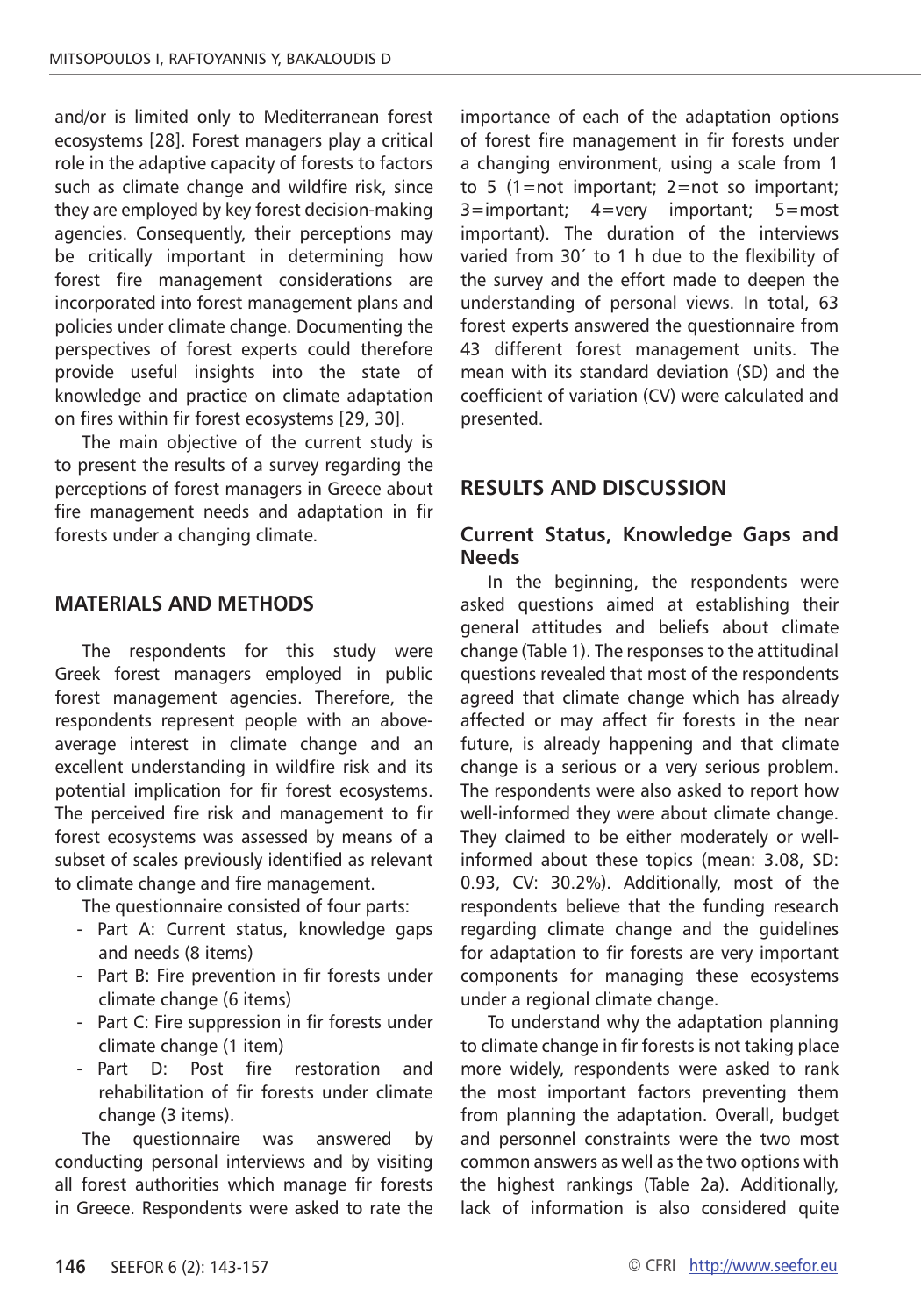| <b>Questions (Ratings 1-5)</b>                                                                                                                                   | <b>Mean</b> | <b>Standard</b><br><b>Deviation</b> | <b>Coefficient of</b><br><b>Variation</b> (%) |
|------------------------------------------------------------------------------------------------------------------------------------------------------------------|-------------|-------------------------------------|-----------------------------------------------|
| a) Do you believe that climate change has<br>affected or may affect in the near future the fir<br>forests in your area?                                          | 3.68        | 1.02                                | 27.7                                          |
| b) How important do you consider the<br>adaptation of forest management in fir forests<br>after having taken account of climate change?                          | 3.95        | 0.84                                | 21.3                                          |
| c) How well informed you feel are about climate<br>change in fir forests?                                                                                        | 3.08        | 0.93                                | 30.2                                          |
| d) How important are the regulations of the<br>General Secretariat of Forests to provide issues<br>for adapting fir management in relation to<br>climate change? | 4.08        | 0.91                                | 22.3                                          |
| e) In your opinion, how important is the<br>research on climate change in fir forests to be<br>financed by national and EU funds?                                | 4.46        | 0.79                                | 17.7                                          |

**TABLE 1.** General perspectives about climate change and fir forests

important (mean: 2.73, SD: 1.20, CV: 43.9%). To assess the perceptions of local vulnerability to climate change, the respondents were asked to rate the importance of five potential impacts of climate change on the fir forests managed by their office. The intent of these questions was to understand how managers were viewing climate change and fir forests in the context of their particular region. Five of the potential consequences that had been offered were: fire risk increase, fir decline and dieback, infestations by pathogens, insects' attacks and the decrease of timber production (Table 2b). The most important effect of climate change in fir forests was considered to be fir decline and dieback (mean: 4.15, SD.: 0.91, CV: 21.9%) followed by infestations by pathogens and insects attack. This could be expected since the decline of Greek fir as a consequence of climate change in terms of drought has often been reported throughout Greece during the last three decades [31]. Fire risk and the decrease of timber production were perceived as the least moderately possible and believed to have moderate possibility of happening as a result of climate change in fir forests of their region. One of the main goals of this research was to identify the most important measures which have to be taken related to climate change adaptation of

fir forests on the ground. The respondents were asked to rank the most important management strategies or plans to deal with the potential impacts from climate change in fir forests. The survey offered eight potential adaptation measures (Table 2c). In their opinion, immediate logging of infected trees (sanitary logging) was by far the most important adaptation measure. The limitation of grazing, the application of selective logging and the thinning, as well as the changes in species composition, were also rated as important. Sanitary logging (the removal and disposal of infected trees) is a common practice implemented at areas suffering from epidemic bark beetle or fungi outbreaks. However, during logging activities, the creation of irregular stand structure and gaps in the forest should be avoided, as sanitary logging can even cause alterations in stand structural complexity, community composition and species populations [32]. The limitation of grazing both by wild and domestic mammals is considered to be necessary for the protection of regeneration and soil resources [33]. Grazing has a negative impact on the understory as well as on the regeneration of species, as it is considered to be an important regulatory factor especially following disturbances, such as forest fire. Thus, the fencing of areas that are under regeneration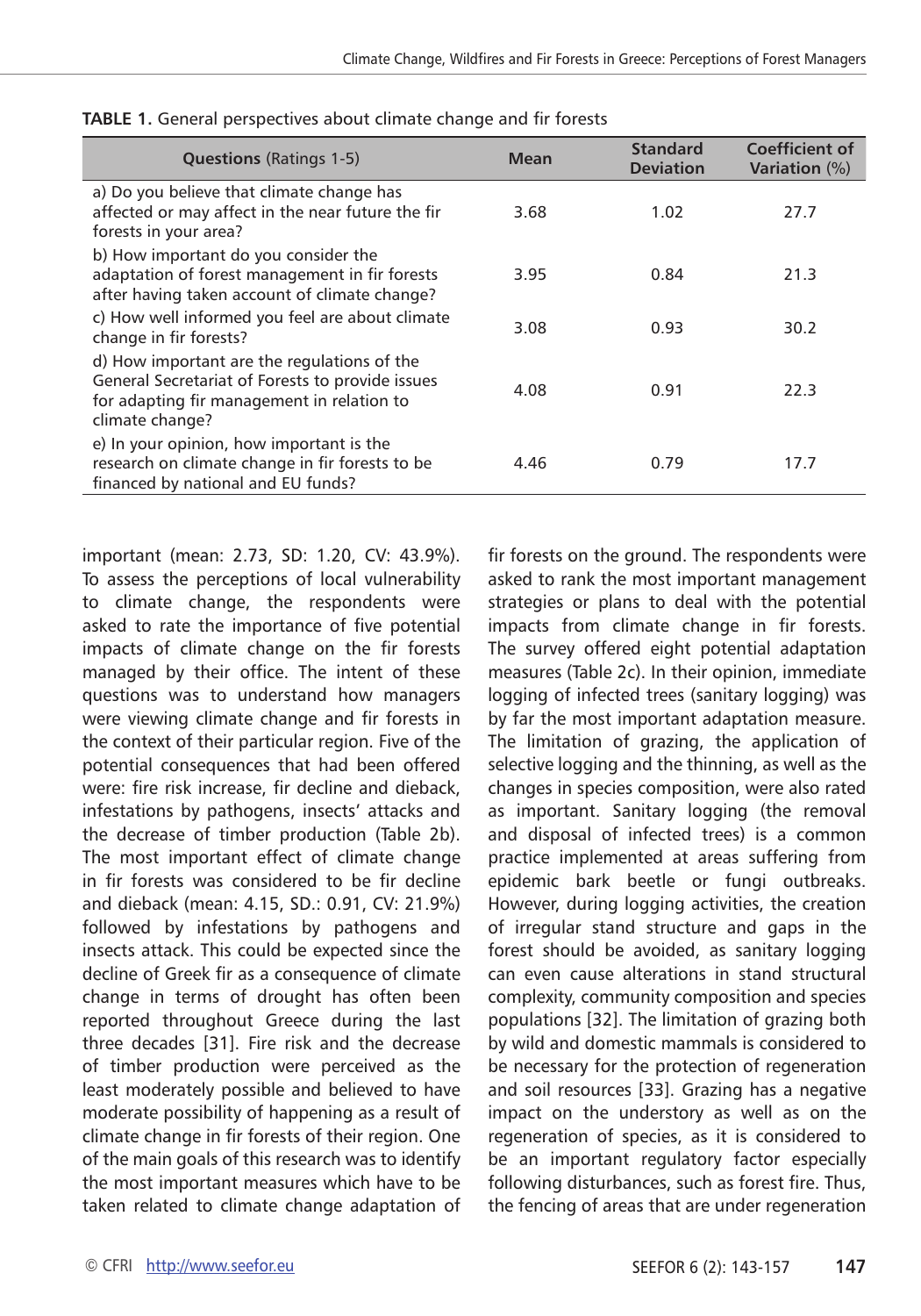| TABLE 2. Perspectives of climate change as risk to fir forests |  |  |
|----------------------------------------------------------------|--|--|
|----------------------------------------------------------------|--|--|

| <b>Perception (Ratings: 1-5)</b>                                                                                                         | <b>Mean</b> | <b>Standard</b><br><b>Deviation</b> | Coefficient of<br><b>Variation (%)</b> |  |
|------------------------------------------------------------------------------------------------------------------------------------------|-------------|-------------------------------------|----------------------------------------|--|
| a) Which are the most important factors that prevent you from planning for adaptation in fir forests to<br>climate change?               |             |                                     |                                        |  |
| 1) Budget constrains                                                                                                                     | 4.29        | 0.85                                | 19.8                                   |  |
| 2) Personnel constrains                                                                                                                  | 4.28        | 0.84                                | 19.6                                   |  |
| 3) Lack of information and knowledge                                                                                                     | 2.73        | 1.20                                | 43.9                                   |  |
| 4) Not high priority in my responsibility area                                                                                           | 2.13        | 1.19                                | 55.8                                   |  |
| b) Based on your knowledge, which are the most important impacts of climate change affecting fir<br>forests in your responsibility area? |             |                                     |                                        |  |
| 1) Fire risk increase                                                                                                                    | 2.61        | 1.13                                | 43.3                                   |  |
| 2) Fir decline and dieback                                                                                                               | 4.15        | 0.91                                | 21.9                                   |  |
| 3) Infestations by pathogens                                                                                                             | 2.98        | 1.05                                | 35.2                                   |  |
| 4) Insects attack                                                                                                                        | 2.86        | 1.15                                | 40.2                                   |  |
| 5) Decreased timber production                                                                                                           | 2.57        | 1.22                                | 47.4                                   |  |
| c) What are the most important forest management measures need to be taken to adapt fir forests to<br>climate change?                    |             |                                     |                                        |  |
| 1) Immediate logging of infected trees (sanitary logging)                                                                                | 4.35        | 0.90                                | 20.7                                   |  |
| 2) Changes in species composition by introducing tolerant in<br>climate change species                                                   | 3.16        | 1.40                                | 44.3                                   |  |
| 3) Irrigation of specific fir stands when necessary                                                                                      | 1.88        | 1.17                                | 62.2                                   |  |
| 4) Application of selective logging and thinning                                                                                         | 3.31        | 1.19                                | 35.9                                   |  |
| 5) Enhancement of regeneration<br>(either natural regeneration or by seeding/planting)                                                   | 2.95        | 1.34                                | 45.4                                   |  |
| 6) Extension of rotation period                                                                                                          | 2.47        | 1.10                                | 44.5                                   |  |
| 7) Thinning targeting to better balance of water in fir stands                                                                           | 2.62        | 1.20                                | 45.8                                   |  |
| 8) Limitation of grazing                                                                                                                 | 3.47        | 1.19                                | 34.3                                   |  |

process and the adjustment and rationalization of grazing by domestic mammals or control of wild animals' populations are needed. The application of selective logging and thinning was important as recommended by the respondents. It has been found that they can reduce both interand intraspecific competition for water, light and nutrients and thus render species less vulnerable to the attacks of pathogens [34]. Moreover, water balance within the forest ecosystem is restored, and negative impacts from droughts and forest fire are mitigated [35].

## **Fire Prevention in Fir Forests under Climate Change**

Tables 3 and 4 present a series of questions that intend to elicit insights about general and specific adaptation to climate change measures for the prevention of forest fires in fir forests. Most of the responders indicated public awareness raising, fuel management and the strength of fire suppression in personnel and infrastructure as the most important general adaptation measures to climate change in fir forests. However, measures such as the update of fire weather index in the present climate conditions and the application of different silvicultural treatments (logging) in fir forests are also considered quite important (Table 3).

In order to gain a better insight into fire prevention adaptation measures in fir forests, the respondents were asked a series of more specific questions (Table 4). Information spots on TV and radio, the education of students in schools,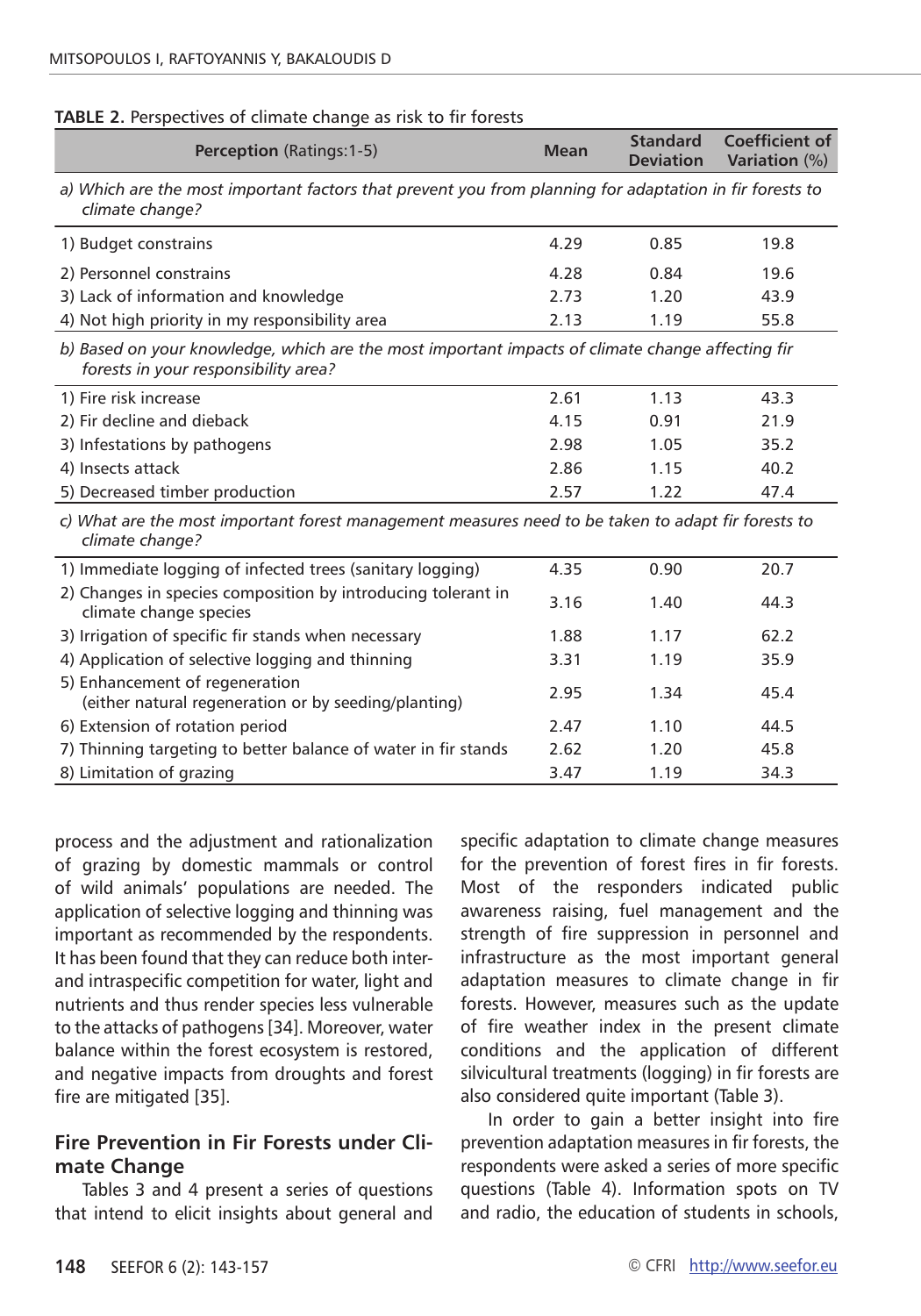| <b>Perception (Ratings:1-5)</b>                                                                                                                                 | <b>Mean</b> | <b>Standard</b><br><b>Deviation</b> | <b>Coefficient of</b><br><b>Variation</b> (%) |
|-----------------------------------------------------------------------------------------------------------------------------------------------------------------|-------------|-------------------------------------|-----------------------------------------------|
| What in your opinion are the most important general adaptation measures for the prevention of forest<br>fires in fir forests in your area under climate change? |             |                                     |                                               |
| 1) Strengthening fire suppression in personnel<br>and infrastructure                                                                                            | 3.98        | 1.11                                | 27.8                                          |
| 2) Raising public awareness                                                                                                                                     | 4.19        | 0.94                                | 22.4                                          |
| 3) Fuel management                                                                                                                                              | 4.09        | 0.96                                | 23.4                                          |
| 4) Application of different logging techniques                                                                                                                  | 2.81        | 1.18                                | 41.9                                          |
| 5) Update of the fire weather and danger system                                                                                                                 | 2.98        | 1.19                                | 39.9                                          |
| 6) Technical and legislative measures                                                                                                                           | 2.73        | 1.12                                | 41.1                                          |

**TABLE 3.** Perspectives of climate change and fire prevention to fir forests

signs and information within the fir forests and the distribution of informative material for the visitors have been rated from important to very important specific fire prevention measures in terms of raising public awareness with ranking means varying from 3.30 to 4.60. Fire prevention programs in Greece should be addressed to public awareness, since the 97% of the fire causes in the country are attributed to human activities such as arsons and negligence [10]. Forest managers strongly believe that the local population and the tourists should be educated about how a warmer climate may increase fire frequency, become aware of the threats of wildfires to the security and health of their families, as well as to private property and public infrastructures, and to learn how to reduce or mitigate these potential threats.

The respondents did not rate fuel management very important for reducing fire risk in the context of climate change in fir forests. This is mainly due to the fact that in most areas in Greece, fir forests are not managed intensively and another reason lies in the fact that fir forests are usually located within NATURA 2000 areas, where a number of restrictions on management practices in forest areas exist [36]. To assess the perceptions of adapting fuel management in fir forest to climate change, the respondents were asked to rate the importance of nine fuel management treatments on the fir forests managed by their office. According to the respondents, the options of thinning, pruning and slash removal after loggings were by far the most important fuel management adaptation measures. Understory removal, favoring the mixed stands with broadleaved species and clearing the dry grasses in fir forest stands were also rated as quite important by the responders. Thinning and pruning in conifer stands can substantially reduce fire potential, since they modify stand structure and prevent the spread of surface fire and crown fire activity [37], as well as increase the resistance to drought and insect attack [38]. On the contrary, fuel management strategies such as prescribed burning and controlled grazing were rated as less important although there are a lot of studies which highlight the importance of these two fuel management strategies in reducing fire potential. Prescribed burning has been widely used to reduce surface fuels and, thus, decrease fire hazard and fire severity [39]. In Europe, prescribed burning which has been carried out in western Mediterranean (Portugal, Spain) and which has also been proved as a fast and cheap method for reducing dead and live biomass, from an ecological perspective, surrogates the natural impact of low to medium intensity fires [40]. The respondents ranked prescribed burning as a less important fuel management strategy due to the fact that is not allowed in Greece, and, consequently, there is no such field experience. Moreover, they stated their concerns about the potential damage that might occur if such fires escaped, which seemed to far outweigh any benefit they might offer. A rational fuel management in fir forests under a changing climate is essential for combining both surface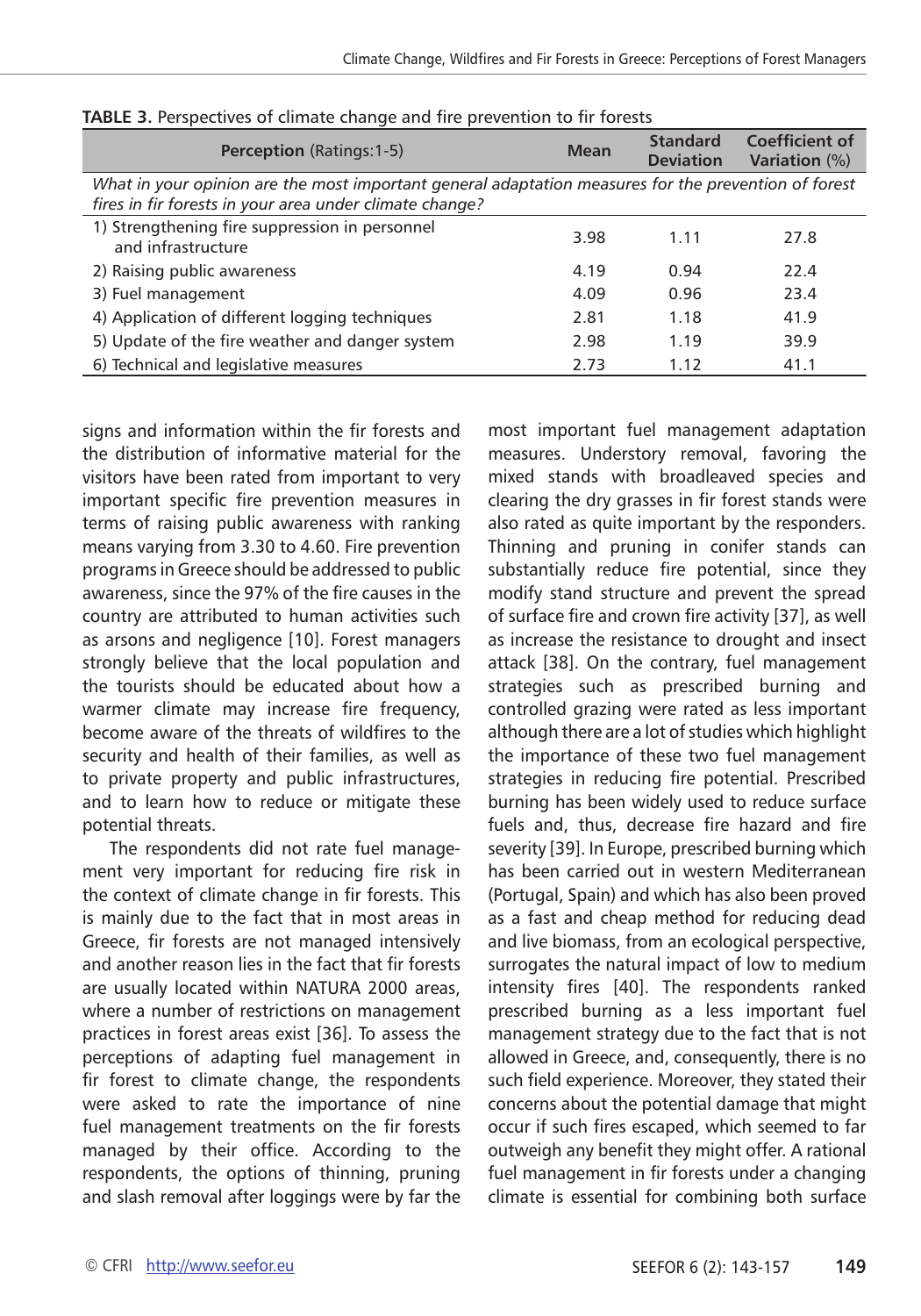(understory removal, controlled grazing etc.) and canopy fuel treatments (thinning, pruning). The combination of these fuel treatments must be followed by the removal of residues from logging and thinning. Otherwise, the contribution of the canopy fuel to the surface fuelbed could easily lead to crown ignition. The need of raising public awareness and the applying of fuel management techniques were also considered the most important climate change adaptive fire prevention measures by the respondents in a similar work, which referred to Mediterranean low elevation and fire stricken forests [28]. The authors stated different priorities in adaptive fire management options among several countries in Mediterranean basin. Nevertheless, their survey indicated that there is a need for an integrated fire management. The respondents also rated as important the application of selection cuttings and irregular shelterwood cuttings for preventing severe fire occurrence in fir forests. They justified their opinion by stating that these types of logging focus on water balance improvement and at drought effects mitigation and, sequentially, they would strengthen fir forests resistance against wildfires.

The respondents were also asked to rank the most important fire detection measures that should be adapted for fire prevention strategies in fir forests. Although a lot of new technologies (remote sensing, thermal sensors, and fire weather systems) exist, they ranked as the most important measures the traditional ones, such as the surface patrols in the forests and the fire observation towers. The application of new technology fire detection systems in Greece is limited, and operated mainly in local level, while robust evaluation is lacking. Recent works seem promising [41], but a long term evaluation is needed in order to make them widely applicable in an operational basis.

In Greece, technical and legislative measures are very important in fire prevention due to the strong influence of socioeconomic factors and changes which occurred recently and affected fire occurrence in the country [10]. The respondents were asked to rank the most important technical and legislative strategies or plans to deal with fire prevention in fir forests under climate change. The survey offered eleven potential adaptation measures (Table 4e). According to the respondents, the options of the maintenance and expansion of forest road network and the creation of water trunks were by far the most important adaptation measures. The development of fire management plans, preventive actions in electric power poles and networks of firefighting hydrants were also rated as important. Greece has a long tradition in fire suppression practices and all the above mentioned measures are considered important in fire prevention mainly in facilitating fire suppression tactics for reducing initial attack time. Fir forests are mainly located in mountainous and remote areas, and most of the responders stated that technical measures and the improvement of the infrastructure within and around the forest stands will substantially improve fire management under the expected climate change. Other adaptive measures such as the improvement of brake materials on railways, the improvement of the machines which use internal combustion engines and the creation of safety smoking devices for use in bee-hives were rated less important. This can be attributed to the different existing agricultural and social conditions among the various fir ecosystems in the country.

## **Fire Suppression in Fir Forests under Climate Change**

Table 5 presents the responds of the forest managers' perspectives and fire suppression in fir forests under climate change. To understand the low effectiveness of fire suppression forces in Greece, the respondents were asked to rank the most important factors which should be taken into consideration for a successful firefighting in fir forests. Overall, the establishment of a new firefighting organization and the improvement of coordination among all involved parties during fire suppression were the two most common answers as well as the two options with the highest rankings (Table 5). Additionally, the improvement of firefighters' and volunteers' training was reported as an important factor (mean: 3.80, SD: 1.10, CV: 29.2%). The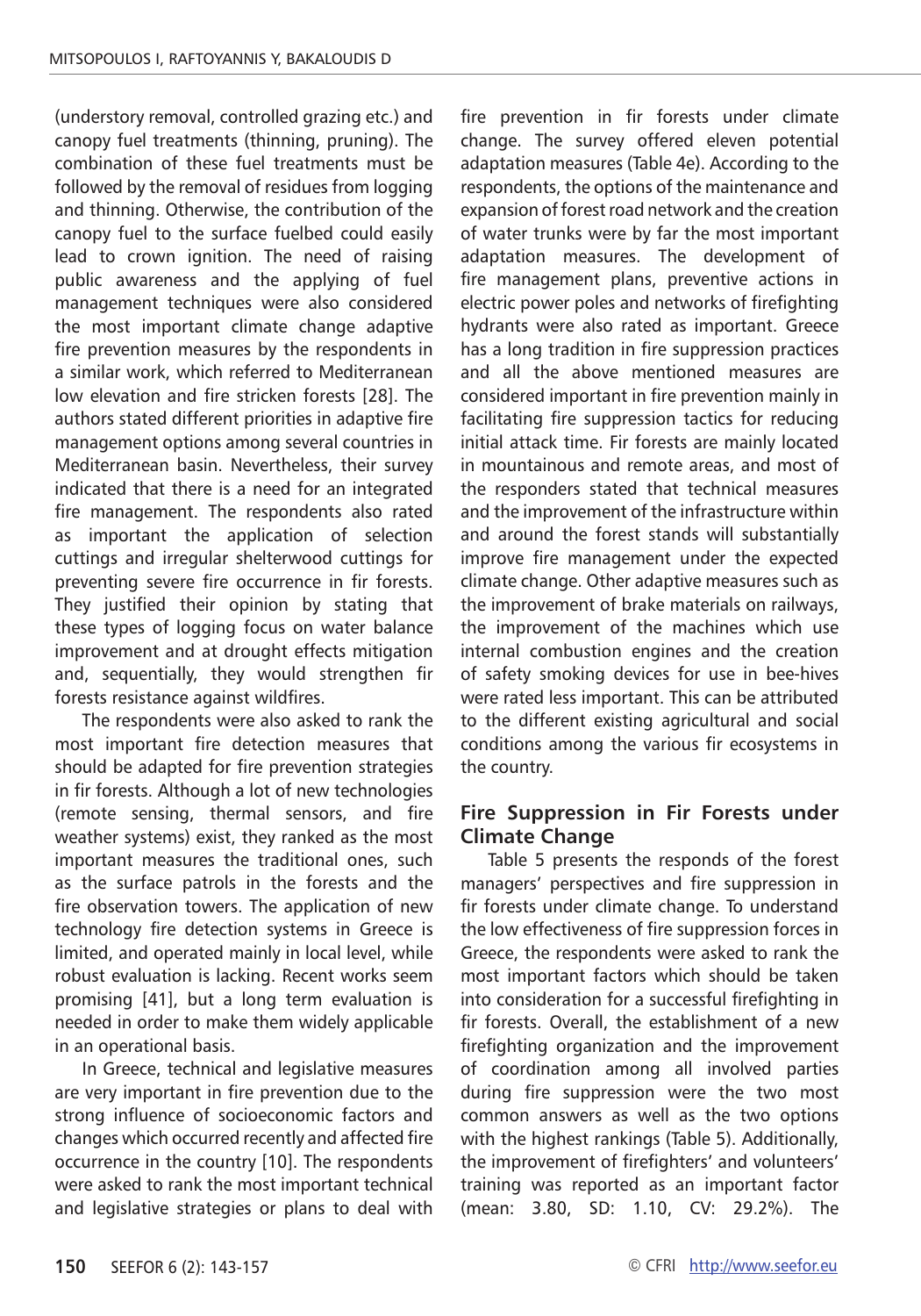| Perception (Ratings:1-5)                                                                                                                                                  | <b>Mean</b> | <b>Standard</b><br>deviation | <b>Coefficient of</b><br><b>Variation</b> (%) |
|---------------------------------------------------------------------------------------------------------------------------------------------------------------------------|-------------|------------------------------|-----------------------------------------------|
| a) What in your opinion are the most important adaptation measures for the information and awareness of<br>forest fires in fir forests in your area under climate change? |             |                              |                                               |
| 1) Informative Spots on TV and radio                                                                                                                                      | 3.94        | 0.96                         | 24.3                                          |
| 2) Education of students in the schools                                                                                                                                   | 4.60        | 0.75                         | 16.3                                          |
| 3) Signs and information within the forests                                                                                                                               | 3.53        | 1.20                         | 33.9                                          |
| 4) Distribution of informative material to visitors                                                                                                                       | 3.30        | 1.19                         | 36.1                                          |
| b) What in your opinion are the most important adaptation measures for fuel management in fir forests in<br>your area under climate change?                               |             |                              |                                               |
| 1) Pruning                                                                                                                                                                | 3.59        | 1.29                         | 35.9                                          |
| 2) Thinning                                                                                                                                                               | 3.77        | 1.15                         | 30.5                                          |
| 3) Understory removal                                                                                                                                                     | 3.20        | 1.23                         | 38.4                                          |
| 4) Fuelbreaks                                                                                                                                                             | 2.61        | 1.40                         | 53.6                                          |
| 5) Controlled grazing                                                                                                                                                     | 2.87        | 1.22                         | 42.5                                          |
| 6) Prescribed burning                                                                                                                                                     | 1.92        | 1.08                         | 56.2                                          |
| 7) Favoring of mixed stands with broadleaved species                                                                                                                      | 3.11        | 1.35                         | 43.4                                          |
| 8) Slash removal                                                                                                                                                          | 3.44        | 1.17                         | 34.1                                          |
| 9) Clearing of dry grasses to prevent fuel accumulation                                                                                                                   | 3.09        | 1.43                         | 46.2                                          |
| c) What in your opinion is the most important way of implementing logging in fir forests in your area to<br>prevent forest fires under climate change?                    |             |                              |                                               |
| 1) Clear-cuttings                                                                                                                                                         | 1.12        | 0.55                         | 49.1                                          |
| 2) Strip shelterwood cuttings                                                                                                                                             | 2.04        | 0.99                         | 48.5                                          |
| 3) Irregular shelterwood cuttings                                                                                                                                         | 3.65        | 1.09                         | 29.8                                          |
| 4) Selection cuttings                                                                                                                                                     | 4.28        | 0.97                         | 22.6                                          |
| d) What in your opinion are the most important fire detection measures for the prevention of forest fires in<br>fir forests in your area under a climate change?          |             |                              |                                               |
| 1) Surface patrols in the forests                                                                                                                                         | 4.50        | 0.79                         | 17.5                                          |
| 2) Fire detection from the air                                                                                                                                            | 3.06        | 1.20                         | 39.2                                          |
| 3) Fire towers                                                                                                                                                            | 4.09        | 1.10                         | 26.8                                          |
| 4) Fire weather and danger systems                                                                                                                                        | 3.04        | 1.30                         | 42.7                                          |
| 5) Systems and networks of thermal detection sensors                                                                                                                      | 3.06        | 1.35                         | 44.1                                          |
| e) What, in your opinion, are the most important technical and legislative measures to prevent fires in fir<br>forests in your area under climate change?                 |             |                              |                                               |
| 1) Development of fire management plans                                                                                                                                   | 4.04        | 1.05                         | 25.9                                          |
| 2) Maintenance and expansion of forest road network                                                                                                                       | 4.42        | 0.81                         | 18.3                                          |
| 3) Creation of water tanks                                                                                                                                                | 4.27        | 0.72                         | 16.8                                          |
| 4) Networks of firefighting hydrants                                                                                                                                      | 3.79        | 1.19                         | 31.3                                          |
| 5) Building heliports near fir forests                                                                                                                                    | 2.60        | 1.31                         | 50.3                                          |
| 6) Improvement of legislation regarding land use and property                                                                                                             | 3.33        | 1.19                         | 35.7                                          |
| 7) Improvement of brake materials on railways                                                                                                                             | 1.90        | 1.01                         | 53.1                                          |
| 8) Improvement of machines that use internal combustion engines<br>(e.g., chainsaw)                                                                                       | 2.22        | 1.02                         | 45.9                                          |
| 9) Create safety smoking devices for use in bee-hives                                                                                                                     | 2.46        | 1.05                         | 42.6                                          |
| 10) Rules and regulations for citizens safety in fir forests during<br>fire season                                                                                        | 3.61        | 1.17                         | 32.4                                          |
| 11) Preventive actions in electric power poles (insulated wire,<br>pruning trees touching the wires, cleaning around transformers)                                        | 4.03        | 1.18                         | 29.2                                          |

**TABLE 4.** Perspectives of specific prevention measures for adaptation of fir forests to fires under climate change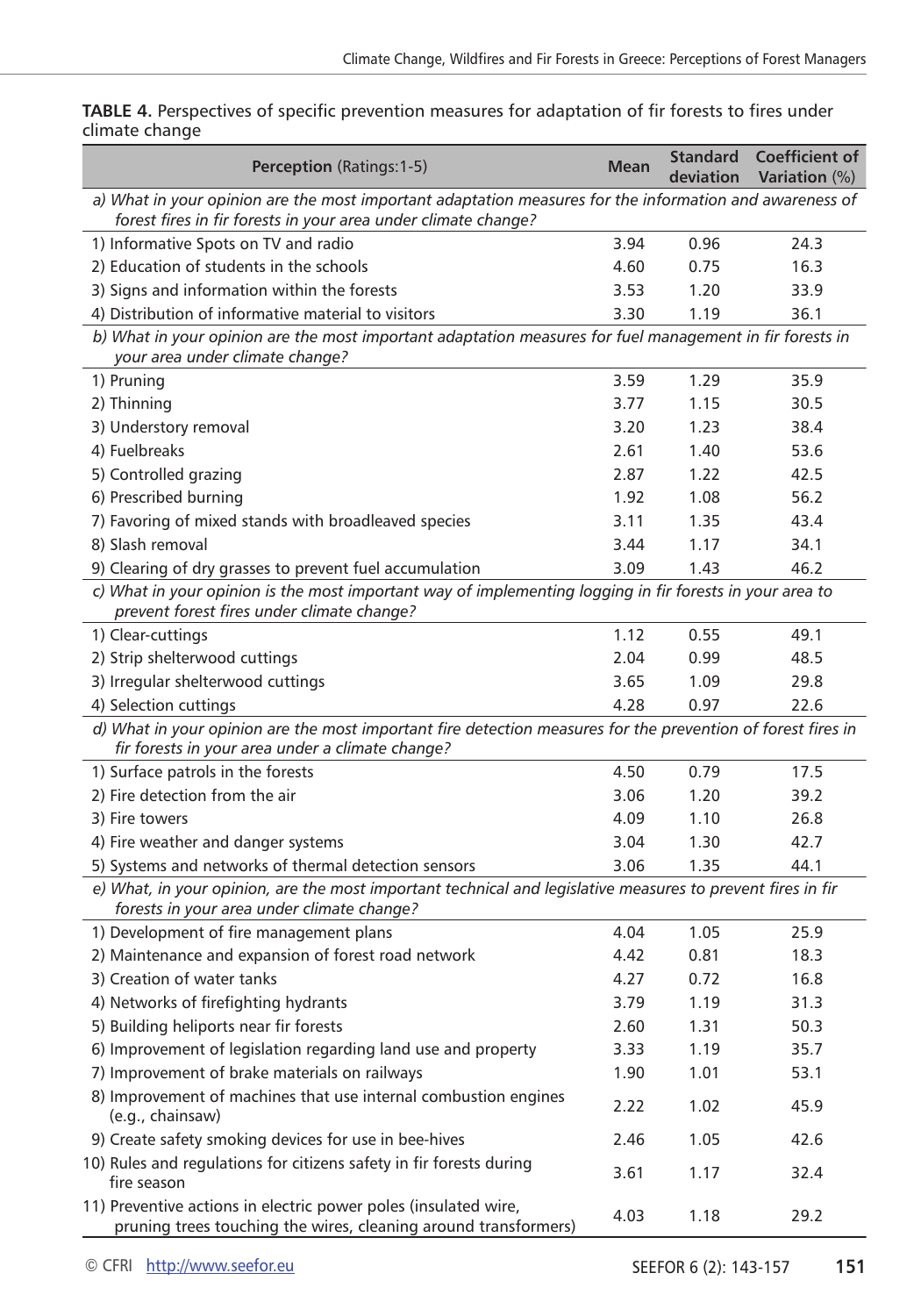establishment of a new firefighting organization has received the highest ranking of importance among the responders (mean: 4.47, SD: 1.01, CV: 22.5%). This is not a surprising finding. In 1998, the Greek government decided to transfer the responsibility of forest firefighting from the Forest Service to the Fire Service with no provision for cooperation between the personnel of the Forest and the Fire Services at all levels. Over the next years, Greece faced large number of devastating fire events (1998, 2000, 2007 and 2009) and that decision is still in dispute in terms of its effectiveness by the forest managers, since firefighting officers did not have any experience on forest fire incidents in the past. However, at the same time, forest managers believe that the transfer of firefighting responsibility again to Forest Service is less important (mean: 2.74, SD: 1.76, CV: 64.2%). Moreover, the standard deviation and the coefficient of variation for this question presented high values, suggesting greater disagreement among respondents. Currently, as time passes since the deprivation of forest fire responsibility from the forest service, the collective knowledge and mostly the experience of its personnel on forest fires, is being lost. Furthermore, approximately one fourth of its personnel as well as many pieces of equipment (vehicles, radios etc.) were moved to the Fire Service without any replacement. This is negative both in regard to better firefighting efficiency in the future, as well as in regard to use of backfire technique during fire suppression (mean 2.38, SD: 1.15, CV: 48.3%). In Greece, during fire events, a number of organizations (Fire Service, the General Secretariat for Civil Protection, the Police, the Air Force, the Army, municipalities and other local authorities) are involved without having clear duties and responsibilities. This fact made the fire suppression system very complex and ineffective [42]. The respondents claimed that the improvement of coordination among all involved parties during fire suppression is very important for suppressing fires in fir forests under climate change (mean: 4.44, SD: 0.83, CV: 18.6%).

Although, a lot of different fire suppression schemes exist among the Mediterranean countries, forest experts and managers recognize

the improvement of firefighting coordination as the most important adaptation measure in forest fire management under climate change [28]. Fire suppression organization in Mediterranean basin has failed to mitigate extreme fire seasons (e.g., Portugal 2003, 2005; Greece and Italy 2007), despite its increased funding, a large number of permanent and seasonal personnel and the infrastructure in terms of ground and aerial means in the last few years. For that reason, forest managers strongly highlighted that fire prevention activities are the most important component of forest fire management under climate change compared to fire suppression. This is also in agreement with a similar study in the area [43].

## **Post Fire Restoration and the Rehabilitation of Fir Forests under Climate Change**

Table 6 summarizes the responses to the questions about perceived post fire management to fir forests under climate change. The respondents perceived the protection of fir natural regeneration (mean: 4.36, SD: 0.92, CV: 21.1%) and the protection of soils (mean: 4.31, SD: 1.06, CV: 24.5%) as having the most significant importance (Table 6.a). The degree to which the respondents felt that post fire seeding and planting would be a good choice to climate change in fir forests exceeded the midpoint value (mean 3.25, SD: 1.24, CV: 38.1%). The ratings for the degree to which the respondents felt that post fire logging of standing dead trees is an important post fire rehabilitation measure in fir forests under climate change were near the midpoint (mean: 2.81, SD: 1.25, CV: 44.4%). Post fire logging poses a large debate among fire scientists and managers worldwide. After standreplacing wildfires, there is often considerable conflict when post-fire logging is proposed. Harvesting fire-killed trees immediately after wildfire can provide economic benefits to local communities and may reduce risks of insect and disease outbreaks that can kill additional trees [44]. However, there is concern that the ecological costs of post-fire logging may outweigh the economic benefits [45].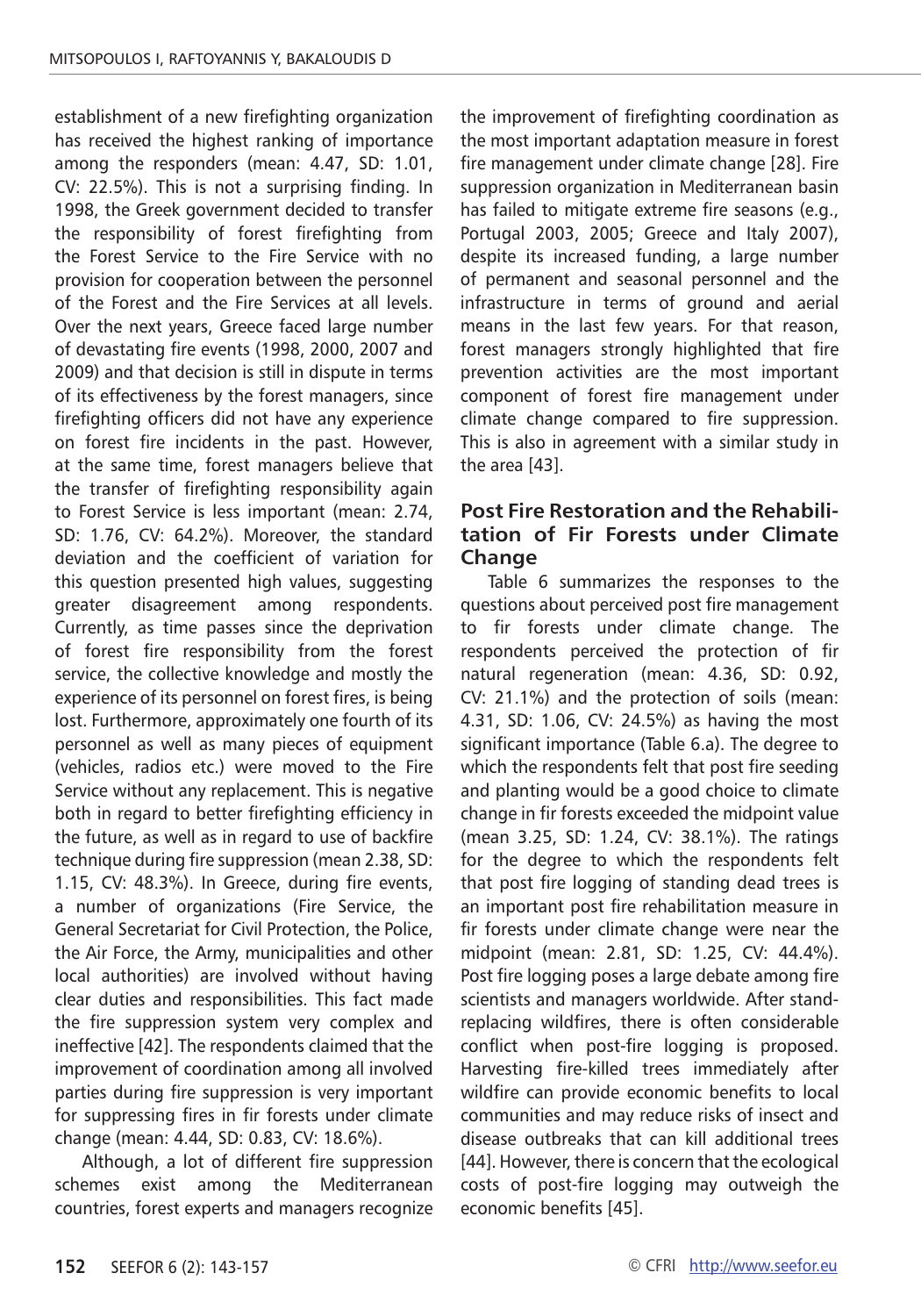| <b>Perception (Ratings:1-5)</b>                                                                                                      | Mean | <b>Standard</b><br><b>Deviation</b> | Coefficient of<br><b>Variation</b> (%) |
|--------------------------------------------------------------------------------------------------------------------------------------|------|-------------------------------------|----------------------------------------|
| What, in your opinion, are the most important measures for fire suppression in the fir forests of your<br>area under climate change? |      |                                     |                                        |
| 1) Transfer of firefighting responsibility to forest service                                                                         | 2.74 | 1.76                                | 64.2                                   |
| 2) Establishment of a new firefighting organization                                                                                  | 4.47 | 1.01                                | 22.5                                   |
| 3) Use of backfire during fire suppression operations                                                                                | 2.38 | 1.15                                | 48.3                                   |
| 4) Improvement in training of firefighters and volunteers                                                                            | 3.80 | 1.11                                | 29.2                                   |
| 5) Improvement in coordination of all involved parties<br>during fire suppression                                                    | 4.44 | 0.83                                | 18.6                                   |

#### **TABLE 5.** Perspectives of climate change and fire suppression to fir forests

**TABLE 6.** Perspectives of post fire management measures for adaptation of fir forests under climate change

| <b>Perception</b> (Ratings: 1-5)                                                                                                              | <b>Mean</b> | <b>Standard</b><br><b>Deviation</b> | <b>Coefficient of</b><br><b>Variation</b> (%) |  |
|-----------------------------------------------------------------------------------------------------------------------------------------------|-------------|-------------------------------------|-----------------------------------------------|--|
| a) What in your opinion are the most important post fire rehabilitation measures in fir forests in your area<br>under climate change?         |             |                                     |                                               |  |
| 1) Protection of soil resources                                                                                                               | 4.31        | 1.06                                | 24.5                                          |  |
| 2) Protection of natural regeneration                                                                                                         | 4.36        | 0.92                                | 21.1                                          |  |
| 3) Logging of standing dead trees                                                                                                             | 2.81        | 1.25                                | 44.4                                          |  |
| 4) Seeding/planting                                                                                                                           | 3.25        | 1.24                                | 38.1                                          |  |
| b) What in your opinion are the most important post fire soil protection measures in fir forests in your area<br>under climate change?        |             |                                     |                                               |  |
| 1) Contour-felled logs                                                                                                                        | 4.01        | 1.11                                | 27.6                                          |  |
| 2) Contour branch barriers                                                                                                                    | 3.95        | 1.08                                | 27.3                                          |  |
| 3) Log check dams                                                                                                                             | 3.77        | 1.16                                | 30.7                                          |  |
| 4) Concreted dams                                                                                                                             | 1.82        | 0.96                                | 52.7                                          |  |
| c) What, in your opinion, are the most important post fire regeneration measures in fir forests in your area<br>under climate change?         |             |                                     |                                               |  |
| 1) Prohibition of grazing within the burned areas                                                                                             | 4.60        | 0.81                                | 17.6                                          |  |
| 2) Declaring the reforestation of all burned areas                                                                                            | 4.57        | 0.91                                | 19.9                                          |  |
| 3) Accurate burned area mapping                                                                                                               | 4.22        | 1.18                                | 27.9                                          |  |
| 4) Leaving the standing dead trees                                                                                                            | 2.14        | 1.11                                | 51.8                                          |  |
| 5) Facilitation of fir regeneration by introducing other<br>species for favoring its natural regeneration (creation<br>of shading conditions) | 3.65        | 1.15                                | 31.5                                          |  |

The respondents were also asked to rank the most important factors which should be taken into consideration for successful post fire soil protection in fir forests. Overall, the establishment of contour-felled logs, contour branch barriers and the log check dams were the two most common answers as well as the two options with the highest rankings (Table 6b). On the contrary, the establishment of concreted dams was re-

ported as a less important factor (mean: 1.82, SD: 0.86, CV: 52.7%) mainly due to ecological restrictions. Effectiveness assessment of various site rehabilitation treatments to reduce post fire soil erosion is critical in forest ecosystems. Based on their experience the responders suggested the contour-felled logs and contour branch barriers as the most important ones. However, there are studies which state that contour-felled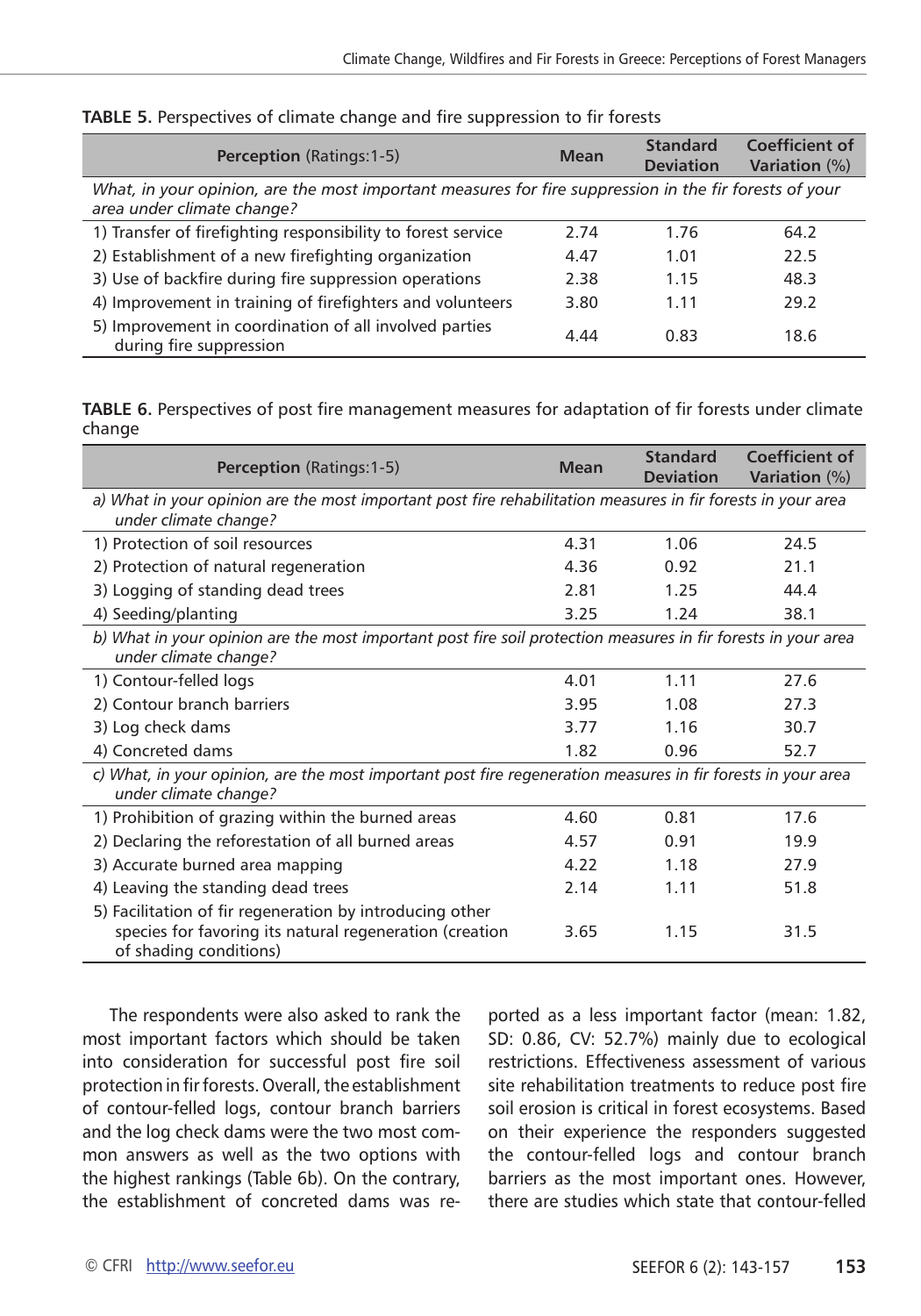logs are effective in trapping sediments on steep slopes [46] and for small rain events [47], while they are ineffective in other slopes and for large storms [48]. To assess the perceptions of adapting post fire regeneration of fir forest to climate change, the respondents were asked to rate the importance of five post fire regeneration treatments on the fir forests managed by their office (Table 6c). The respondents suggested prohibition of grazing within the burned areas, declaring the reforestation of all burned areas and accurate burnt areas mapping as the most important measures. The degree to which the respondents felt that post fire facilitation of fir regeneration by introducing other species for favoring its natural regeneration would be a good choice to climate change in fir forests exceeded the midpoint value (mean 3.65, SD: 1.15, CV: 31.5%). The latter choice has been justified by the fact that fir species are shadedemanding with a low growth rate during its early stages, making its post fire establishment difficult, even artificially. Moreover, fir species are obligate seeders, while the seeds produced ripen in autumn [23] thus, after a fire event; there are no mature seeds to ensure regeneration. This fact could lead to an increased risk of non-potential reestablishment of the burned forest due to regeneration failure, and burned forests are likely to turn into scrublands and/or grasslands. Therefore, their natural post-fire recovery is limited, and strongly dependent on seed dispersal from neighboring unburned individuals or patches [14]. More recent results also showed that early post fire regeneration succession in burned fir forests of Greece is characterized by species adapted to wildfires such as shrubs and herbaceous [49]. Furthermore, the respondents rated as less important to leave the standing burnt trees in order to facilitate the natural regeneration of fir seedlings (mean: 2.14, SD: 1.11, CV: 51.8%). Most of the respondents stated that as standing dead trees would start to decompose; they may become more fractured and flammable, increasing the duration of flaming and smoldering combustion, and increasing tree mortality and soil heating in potential future fire events.

#### **CONCLUSIONS**

The perceptions of forester managers in Greece were investigated on the issues of climate change, wildfires and adaptive measures facing the increased risk of fir forests. The survey consisted of a broad set of questions covering all aspects of fire management such as fire prevention, fire suppression and post fire treatments, and it had been conducted in all forest units which manage fir forests in the country. Increased fire risk was rated as a quite important issue in fir forests during the last years, while adapting options to climate change are not implemented mainly due to budget and personnel constrains. According to forest experts, fire prevention in fir forests under climate change should be focused on public awareness and fuel management. Nevertheless, the survey results indicate that there is also a need for specific fire prevention measures such as the type of logging activities and other technical measures. The result of this survey highlighted the need for the establishment of a new firefighting organization and for the better coordination of all involved parties during fire suppression. The main reason for such responds is likely to be the pitfalls and problems which the current fire suppression system in the country shows. An improved communication between science and management through the funding research has also been rated as critical for supporting forest managers in their response to climate change, especially in post fire management of fir forests

#### **Acknowledgments**

We thank the forest managers who took the time to answer our survey and contribute their knowledge to this study. Their insights provided depth and clarity to our study. This research has been co-financed by the European Union (European Social Fund – ESF) and Greek national funds through the Operational Program "Education and Lifelong Learning" of the National Strategic Reference Framework (NSRF) - Research Funding Program: ARCHIMEDES III. Investing in knowledge society through the European Social Fund.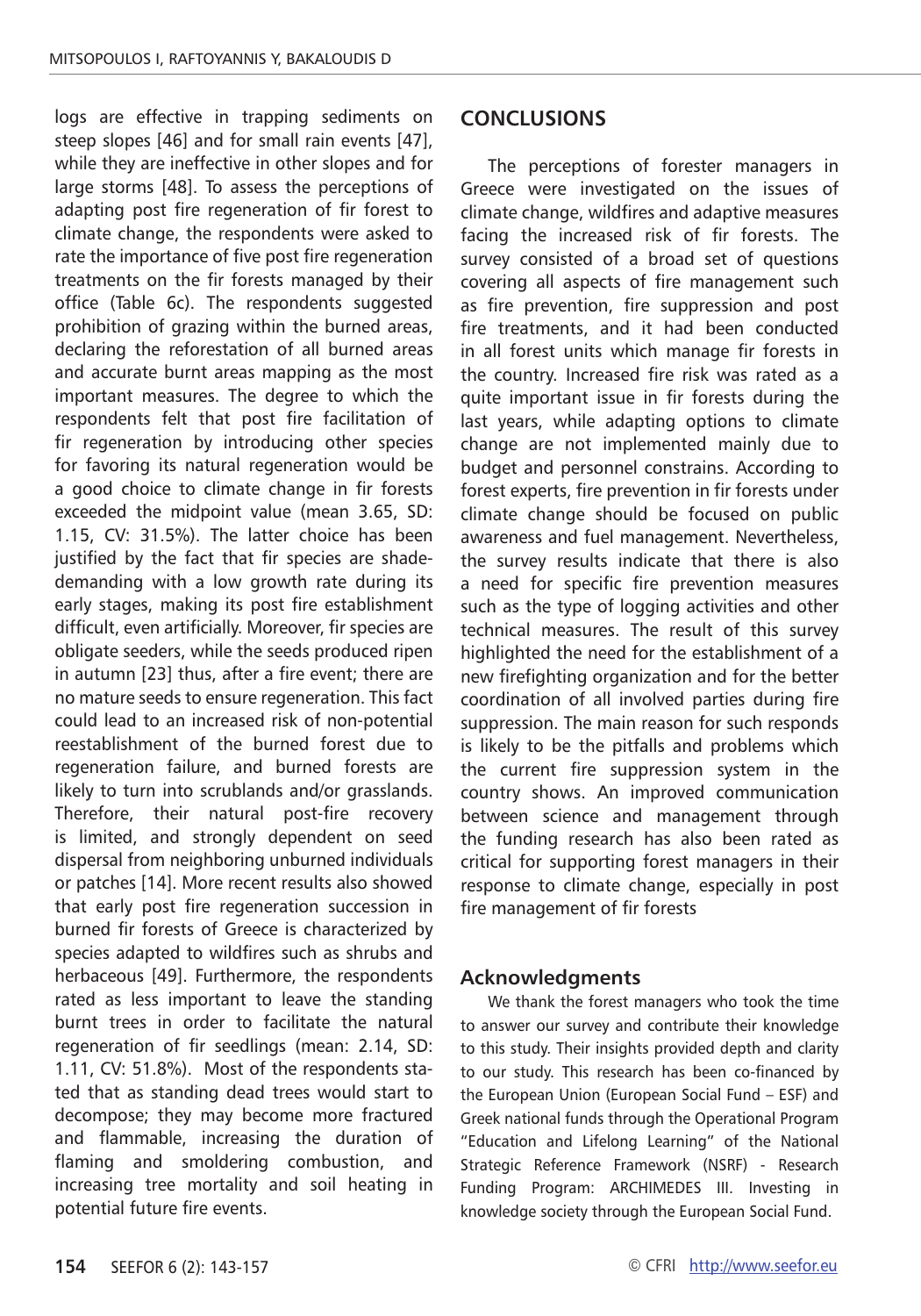## **RefereNces**

- 1. Daniels L, MAERTENS T, Stan A, McCloskey s, COCHRANE J, GRAY R 2011 Direct and indirect impacts of climate change on forests: three case studies from British Columbia. *Can J Plant Pathol* 33 (2): 108-116. DOI: [http://dx.doi.org/10.1080/0](http://dx.doi.org/10.1080/07060661.2011.563906) [7060661.2011.563906](http://dx.doi.org/10.1080/07060661.2011.563906)
- 2. PAPADOPOL C 2000 Impacts of climate warming on forests in Ontario: Options for adaptation and mitigation. *For Chron* 76 (1): 139-149
- 3. Giannakopoulos C, Le Sager p, Bindi m, Moriondo m, Kostopoulou e, Goodess c 2009 Climatic changes and associated impacts in the Mediterranean resulting from a 2° C global warming. *Glob Planet Change* 68 (3): 209-224. DOI: [http://dx.doi.org/10.1016/j.](http://dx.doi.org/10.1016/j.gloplacha.2009.06.001) [gloplacha.2009.06.001](http://dx.doi.org/10.1016/j.gloplacha.2009.06.001)
- 4. Koutsias N, Xanthopoulos g, Founda d, Xystrakis F, Nioti f, Pleniou m, Mallinis g, ARIANOUTSOU M 2013 On the relationships between forest fires and weather conditions in Greece from long-term national observations (1894-2010). *Int J Wildland Fire* 22 (4): 493-507. DOI:<http://dx.doi.org/10.1071/WF12003>
- 5. Founda D, Giannakopoulos c 2009 The exceptionally hot summer of 2007 in Athens, Greece – A typical summer in the future climate? *Glob Planet Change* 67 (3-4): 227-236. DOI: [http://dx.doi.](http://dx.doi.org/10.1016/j.gloplacha.2009.03.013) [org/10.1016/j.gloplacha.2009.03.013](http://dx.doi.org/10.1016/j.gloplacha.2009.03.013)
- 6. Tolika K, Maheras p, Tegoulias i 2009 Extreme temperatures in Greece during (2007) Could this be a "return to the future"? *Geophys Res Lett* 36: L10813. DOI: [http://dx.doi.](http://dx.doi.org/10.1029/2009GL038538) [org/10.1029/2009GL038538](http://dx.doi.org/10.1029/2009GL038538)
- 7. Good P, Moriondo m, Giannakopoulos c, BINDI M 2008 The meteorological conditions associated with extreme fire risk in Italy and Greece: relevance to climate models studies. *Int J Wildland Fire* 17 (2): 1-11. DOI: [http://dx.doi.](http://dx.doi.org/10.1071/WF07001) [org/10.1071/WF07001](http://dx.doi.org/10.1071/WF07001)
- 8. Moriondo M, Good p, Durao r, Bindi m, Giannakopoulos c, Corte-Real j 2006 Potential impact of climate change on fire risk in the Mediterranean area. *Clim Res* 31 (1): 85-95. DOI:<http://dx.doi.org/10.3354/cr031085>
- 9. DEQUE M, MARQUET P, JONES R 1998 Simulation of climate change over Europe using a global variable resolution general circulation model. *Clim Dyn* 14 (3): 173-189. DOI: [http://dx.doi.](http://dx.doi.org/10.1007/s003820050216) [org/10.1007/s003820050216](http://dx.doi.org/10.1007/s003820050216)
- 10. Dimitrakopoulos A, Mitsopoulos i 2006 Thematic report on forest fires in the Mediterranean Region. *In*: Vuorinen A (*ed*) Global Forest Resources Assessment, Forest Fire Management Working Paper 8. Food and Agriculture Organization of the United Nations (FAO), Rome, Italy 43 p
- 11. Mitsopoulos I, Mallinis g, Karali a, Giannakopoulos c, Arianoutsou m 2014 Mapping fire behaviour in a Mediterranean landscape under different future climate change scenarios. *In:* International Conference ADAPTtoCLIMATE, Nicosia, Cyprus. 27-28 March 2014.
- 12. Pausas J 2004 Changes in fire and climate in the Eastern Iberian Peninsula (Mediterranean Basin). *Clim Chang* 63 (3): 337-350. DOI: [http://dx.doi.](http://dx.doi.org/10.1023/B:CLIM.0000018508.94901.9c) [org/10.1023/B:CLIM.0000018508.94901.9c](http://dx.doi.org/10.1023/B:CLIM.0000018508.94901.9c)
- 13. Piñol J, Terradas j, Llloret f 1998 Climate warming, wildfire hazard and wildfire occurrence in coastal eastern Spain. *Clim Chang* 38 (3): 345-357. DOI:<http://dx.doi.org/10.1023/A:1005316632105>
- 14. Arianoutsou M, Christopoulou A, Tountas T, Ganou E, Kazanis D, Bazos I, Kokkoris I 2010 Effects of fire on high altitude coniferous forests of Greece. *In:* Viegas D (ed) VI<sup>th</sup> international conference on forest fire research, Coimbra, Portugal, 15-18 November 2010
- 15. Dimitrakopoulos A, Vlahou M, Anagnostopoulou C, Mitsopoulos I 2011 Impact of drought on wildland fires in Greece; Implications of climatic change? *Clim Chang* 109 (3-4): 331-347. DOI: [http://dx.doi.org/10.1007/](http://dx.doi.org/10.1007/s10584-011-0026-8) [s10584-011-0026-8](http://dx.doi.org/10.1007/s10584-011-0026-8)
- 16. DIMITRAKOPOULOS A, Mitsopoulos I, Kaliva A 2013 Comparing flammability traits among firestricken (low elevation) and non-fire-stricken (high elevation) conifer forest species of Europe: A test of Mutch hypothesis. *Forest Syst* 21 (1): 133-137. DOI:<http://dx.doi.org/10.5424/fs/2013221-02475>
- 17. MITSOPOULOS D, PANETSOS C 1987 Origin of variation in fir forests in Greece. *Silvae Genet* 36: 1-15
- 18. Aussenac G 2002 Ecology and ecophysiology of circum-Mediterranean firs in the context of climate change. *Ann For Sci* 59 (8): 823-832. DOI: <http://dx.doi.org/10.1051/forest:2002080>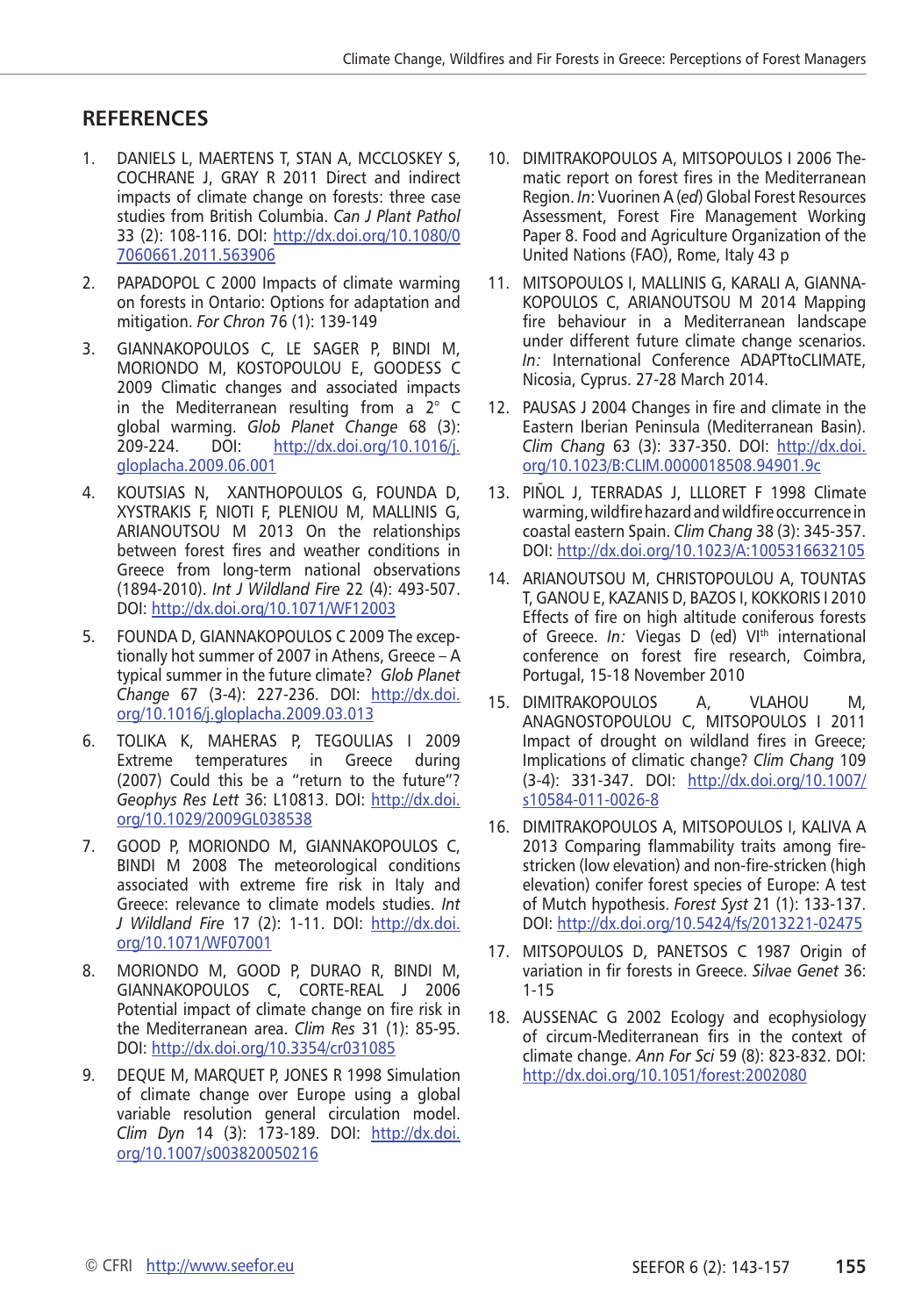- 19. European Environmental Agency (EEA) 2007 European forest types. Categories and Types for sustainable forest management reporting and policy. EEA Technical report no 9, 2nd edn. Copenhagen, Denmark, 111 p. URL: [http://www.](http://www.env-edu.gr/Documents/European forest types.pdf) [env-edu.gr/Documents/European%20forest%20](http://www.env-edu.gr/Documents/European forest types.pdf) [types.pdf](http://www.env-edu.gr/Documents/European forest types.pdf) (10 January 2015)
- 20. Furyaev V, Wein R, MacLean D 1983 Fire Influences in *Abies* -dominated forests. *In:* Wein R, MacLea D (eds) The role of fire in Northern Circumpolar ecosystems. Wiley Chichester, England
- 21. Arianoutsou M, Christopoulou A, Ganou E, Kokkoris I, Kazanis D 2009 Post-fire response of the Greek endemic *Abies cephalonica* forests in Greece: the example of a NATURA 2000 site in Mt Parnitha National Park. *In:* Miko L, Boitani L (*eds*) 2nd European congress of conservation biology, Prague, Czech Republic, 1-5 September 2009. Czech University of Life Sciences, Faculty of Environmental Sciences, Prague, Czech Republic
- 22. Habrouk A, Retana J, Espelta J 1999 Role of heat tolerance and cone protection of seeds in the response of three pine species to wildfires. *Plant Ecol* 145 (1): 91-99. DOI: [http://dx.doi.](http://dx.doi.org/10.1023/A:1009851614885) [org/10.1023/A:1009851614885](http://dx.doi.org/10.1023/A:1009851614885)
- 23. Politi P, Georghiou K, Arianoutsou M 2011 Reproductive biology of *Abies cephalonica* Loudon in Mount Aenos National Park, Cephalonia, Greece. *Trees - Struct Funct* 25 (4): 655-668. DOI: <http://dx.doi.org/10.1007/s00468-011-0542-1>
- 24. Archie K, Dilling L, Milford J, Pampel F 2012 Climate change and western public lands: a survey of U.S. federal land managers on the status of adaptation efforts. *Ecol Soc* 17 (4): 20. DOI: [http://](http://dx.doi.org/10.5751/ES-05187-170420) [dx.doi.org/10.5751/ES-05187-170420](http://dx.doi.org/10.5751/ES-05187-170420)
- 25. OGDEN A, INNES L 2009 Application of structured decision making to an assessment of climate change vulnerabilities and adaptation options for sustainable forest management. *Ecol Soc* 14 (1): 11 URL: [http://www.ecologyandsociety.org/vol14/](http://www.ecologyandsociety.org/vol14/iss1/art11/) [iss1/art11/](http://www.ecologyandsociety.org/vol14/iss1/art11/) (5 December 2014)
- 26. WILLIAMSON T, WATSON D 2010 Assessment of community preference rankings of potential environmental effects of climate change using the method of paired comparisons. *Clim Chang* 99 (3): 589-612. DOI: [http://dx.doi.org/10.1007/](http://dx.doi.org/10.1007/s10584-009-9656-5) [s10584-009-9656-5](http://dx.doi.org/10.1007/s10584-009-9656-5)
- 27. Williamson T, Parkins j, McFarlane B 2005 Perceptions of climate change risk to forest ecosystems and forest-based communities. *For Chron* 81 (5): 710-716
- 28. Raftoyannis Y, Nocentini S, Marchi E, Calama R, Sainz C, Garcia Guemes L, Pilas I, Peric S, Amaral J, Paulo A, *et al.* 2014 Perceptions of forest experts on climate change and fire management in European Mediterranean forests. *iForest* 7: 33-41. DOI: [http://dx.doi.org/10.3832/](http://dx.doi.org/10.3832/ifor0817-006) [ifor0817-006](http://dx.doi.org/10.3832/ifor0817-006)
- 29. Bullock R, Hanna K, Slocombe D 2009 Learning from community forestry experience: Challenges and lessons from British Columbia. *For Chron* 85 (2): 293-304. DOI: [http://dx.doi.](http://dx.doi.org/10.5558/tfc85293-2) [org/10.5558/tfc85293-2](http://dx.doi.org/10.5558/tfc85293-2)
- 30. Kalabokidis K, Iosifides T, Henderson M, MOREHOUSE B 2008 Wildfire policy and use of science in the context of a socio-ecological system on the Aegean Archipelago. *Environ Sci Policy* 11 (5): 408-421. DOI: [http://dx.doi.org/10.1016/j.](http://dx.doi.org/10.1016/j.envsci.2008.01.006) [envsci.2008.01.006](http://dx.doi.org/10.1016/j.envsci.2008.01.006)
- 31. Raftoyannis Y, Spanos I, Radoglou K 2008 The decline of Greek fir (*Abies cephalonica* Loudon): Relationships with root condition. *Plant Biosyst* 142 (2): 386-390. DOI: [http://dx.doi.](http://dx.doi.org/10.1080/11263500802151017) [org/10.1080/11263500802151017](http://dx.doi.org/10.1080/11263500802151017)
- 32. Lindenmayer D, Noss r 2006 Salvage logging, ecosystem processes, and biodiversity conservation. *Conserv Biol* 20 (4): 949- 958. DOI: [http://dx.doi.org/10.1111/j.1523-](http://dx.doi.org/10.1111/j.1523-1739.2006.00497.x) [1739.2006.00497.x](http://dx.doi.org/10.1111/j.1523-1739.2006.00497.x)
- 33. GILL R 1992 A review of damage by mammals in north temperate forests. Impact on trees and forests. *Forestry* 65 (4): 363-388. DOI: [http://](http://dx.doi.org/10.1093/forestry/65.4.363-a) [dx.doi.org/10.1093/forestry/65.4.363-a](http://dx.doi.org/10.1093/forestry/65.4.363-a)
- 34. Spiecker H 2003 Silvicultural management in maintaining biodiversity and resistance of forests in Europe - Temperate zone. *J Environ Manage* 67 (1): 55-65. DOI: [http://dx.doi.org/10.1016/S0301-](http://dx.doi.org/10.1016/S0301-4797(02)00188-3) [4797\(02\)00188-3](http://dx.doi.org/10.1016/S0301-4797(02)00188-3)
- 35. Sabaté S, Gracia C, Sánchez A 2002 Likely effects of climate change on growth of *Quercus ilex, Pinus halepensis, Pinus pinaster, Pinus sylvestris* and *Fagus sylvatica* forests in the Mediterranean region. *For Ecol Manage* 162 (1): 23-37. DOI: [http://dx.doi.org/10.1016/S0378-](http://dx.doi.org/10.1016/S0378-1127(02)00048-8) [1127\(02\)00048-8](http://dx.doi.org/10.1016/S0378-1127(02)00048-8)
- 36. European Union 2012 Guidelines on Climate Change and Natura 2000 Dealing with the impact of climate Change on the management of the Natura 2000 Network of areas of high biodiversity value. European Commission, 145 p. DOI: [http://](http://dx.doi.org/10.2779/29715) [dx.doi.org/10.2779/29715](http://dx.doi.org/10.2779/29715)